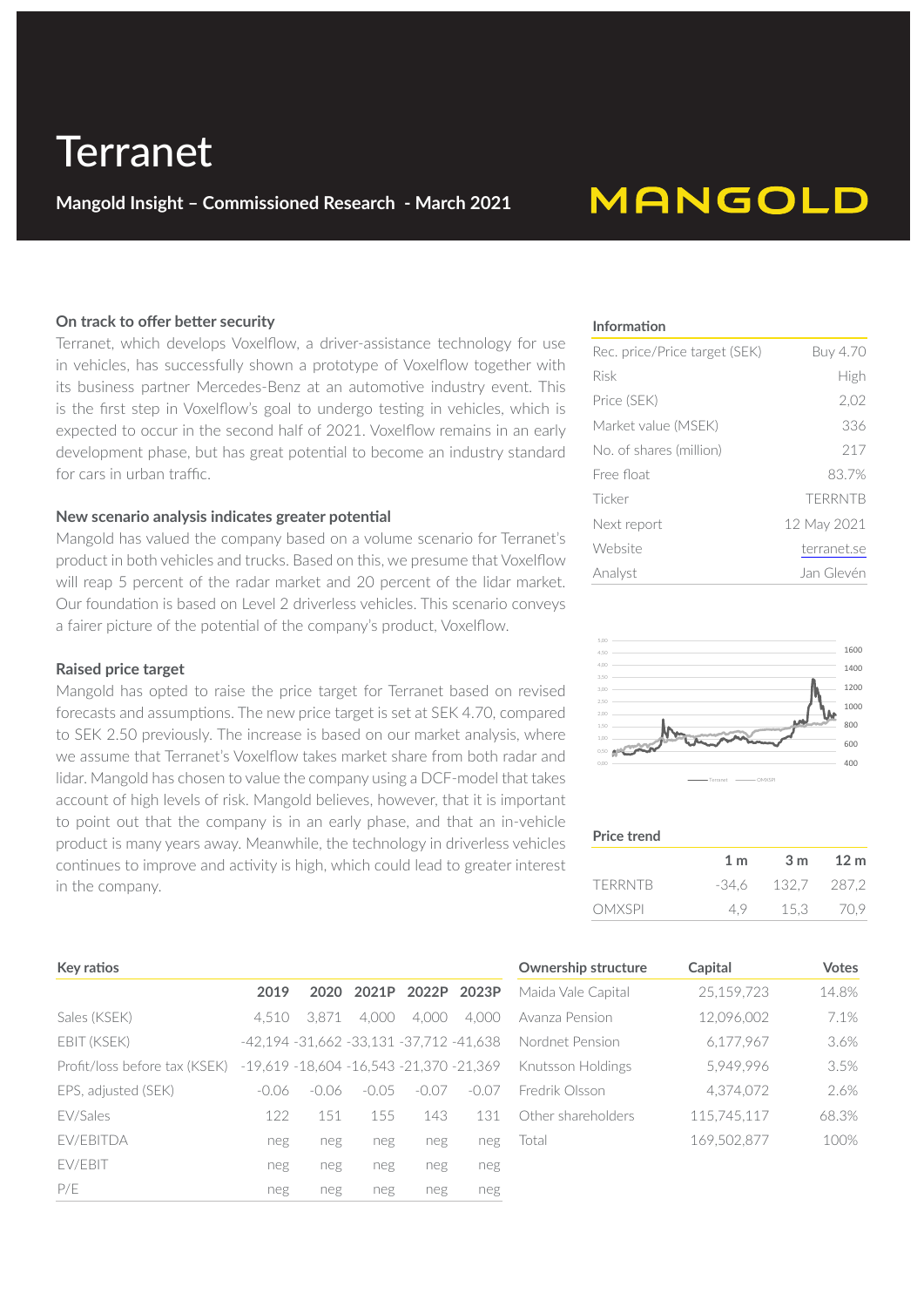### Investment Case

#### **Winning technology on the radar**

Mangold reiterates its strong buy recommendation for Terranet and suggests a raised price target of SEK 4.70 based on a 12 month projection period. Terranet develops a new in-vehicle technology, Voxelflow, used for advanced driver assistance. This technology is set to complement today's radar and lidar systems. The company also has several projects in positioning and 5G technology, which could bear fruit in the longer term. Mangold is of the view that the Voxelflow technology makes up the core value in the company. This is also the technology on which the company has opted to focus its development resources.

#### **An attractive market**

Mangold projects that the demand for vehicle cameras and imaging systems will grow steadily going forward amid higher demand for vehicle security. Terranet's objective is for Voxelflow to complement both radar and lidar. We believe this positioning will gain traction, while also creating opportunities for contracts and collaborations with players in the automotive industry.

#### **A competitive technology**

The Voxelflow technology offers several advantages compared to existing solutions such as radar and lidar. It is both cheaper and easier to integrate into vehicles. The image quality of Voxelflow is sharper, and the technology works far better in poor weather conditions than current market products. The technology is intended to become a standard in vehicles, which can then be supplemented by both lidar and radar.

### **Deals and collaboration a likely way forward**

Major players in the realm of driverless vehicles are continuously seeking more enhanced technologies than what radar and lidar has demonstrated thus far. Some subcontractors are choosing to develop new lidar technology themselves, or to buy startups with the latest technology. This creates opportunities for new players like Terranet, who through their cutting-edge technology for driver-assistance systems for vehicles can meet market demand. Mangold is positive that Terranet could be included in some kind of deal, and has identified potential business partners (see initial analysis). A deal would most likely raise the company's value dramatically. This event has not been reflected in this analysis.

### **Attracting leading project partners**

Terranet is in an early phase of its development, but has already gained confidence from industry leaders such as the German automotive manufacturer Mercedes-Benz, the American entertainment company Disney, and Swedish automotive subcontractor Haldex. Mangold assigns a high probability for Terranet to attract more business partners going forward, which makes a takeover scenario likely.

*Price target of SEK 4.70 equal to an upside of over 130%*

*Voxelflow technology will develop* 

*Growing market for Voxelflow* 

*Technology complements both radar and lidar* 

*High likelihood of business relations with Tier 1 companies or semiconductor companies*

*Collaboration with Mercedes-Benz a key trigger*

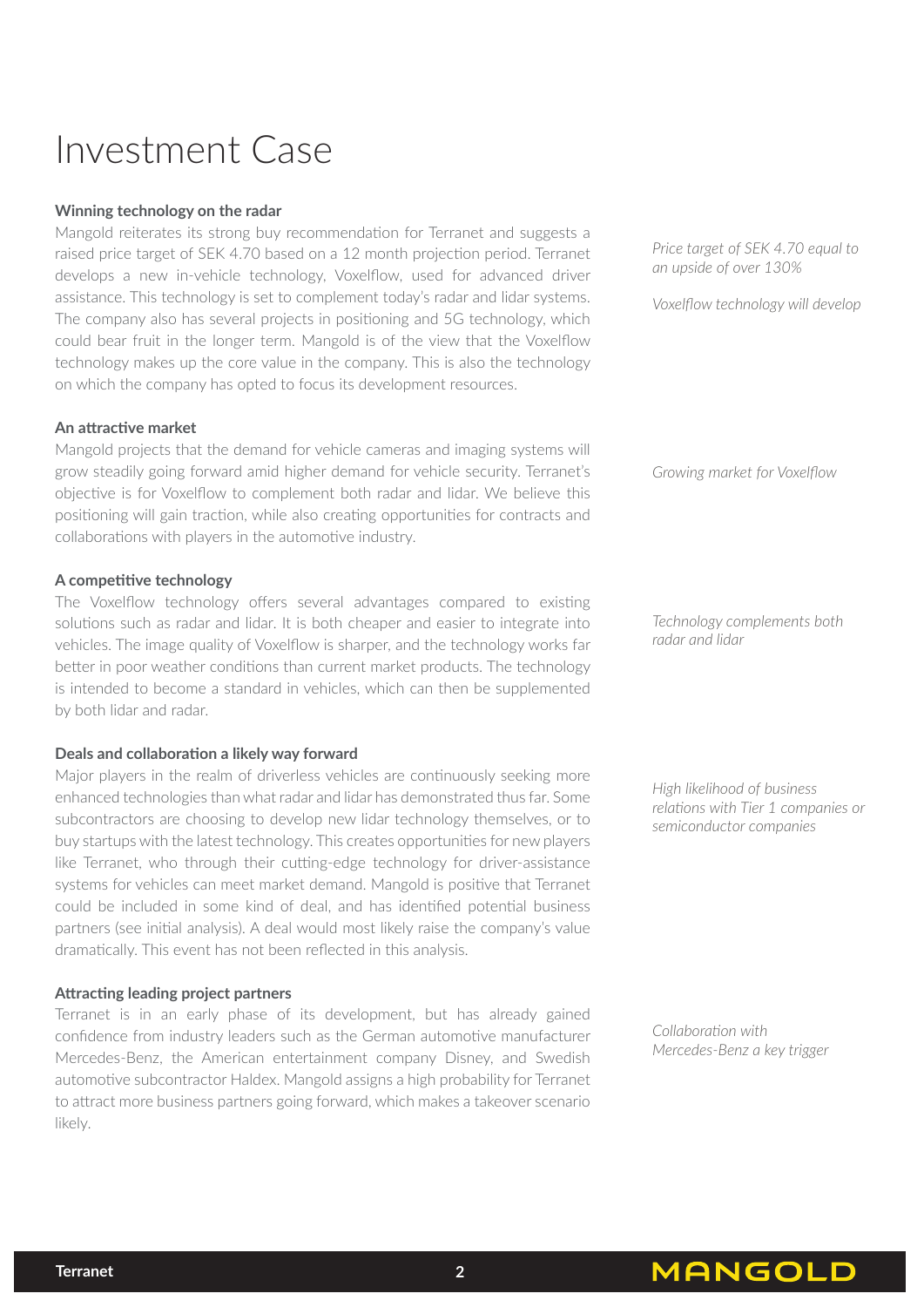## Terranet – Update

### **On track to offer better security**

Terranet, which develops Voxelflow as a form of driver support and anti-collision system, is challenging existing radar and lidar systems. The company is early on in its product cycle, and has shown one prototype to date. This prototype was presented in February 2021 alongside its business partner Mercedes-Benz at the Startup Autobahn event. The event is hosted with the aim to showcase disruptive technology, co-founded by Daimler and the University of Stuttgart, and organised by Plug and Play which is an organisation for startups based in Silicon Valley. Various industry leaders are associated with the event, including Porsche and Bosch.

### **Enhanced collaboration with Mercedes-Benz**

Terranet is working alongside Mercedes-Benz on Voxelflow. The aim is to make the technology an industry standard and thus improve the conditions for existing radar, lidar and camera systems. This has resulted in a minor order for a prototype, as well as a Memorandum of Understanding on extended, more in-depth collaboration. Next, Voxelflow will be demonstrated in a demo vehicle. This is expected to occur during the second half of 2021.

In the longer run, Voxelflow is to be launched in one of Mercedes-Benz's model programmes. Besides Mercedes-Benz, Terranet has various collaboration projects, including a project with industrial consultants AFRY. This collaboration focuses on technical services in 3D image perception and Autonomous Vehicles (AV) and Advanced Driver-Assistance Systems (ADAS). The project with Disney has been put on hold amid hurdles caused by the global pandemic. Terranet remains assured that the project will resume. Finally, the company also collaborates with Haldex.

#### **Benefits of Voxelflow technology**

Voxelflow is based on an algorithm creating software technology that is intended to complement lidar and radar in Autonomous Vehicles (AV) and Advanced Driver-Assistance Systems (ADAS). Data generated by Voxelflow is used by the vehicle's automatic steering and braking system to avoid collisions. The majority (i.e. 94 percent) of all traffic accidents are due to human errors. To prevent accidents from happening, current technology needs to be improved. Lidar and radar, the most common camera technologies, are inadequate when it comes to avoiding accidents at short range. In particular, a driver's attention during the final three seconds before a collision is crucial.

The Voxelflow system comprises three event cameras and a laser scanner, which are integrated into the windscreen and headlights. This technology generates a 3D image in nanoseconds. The system specifies the speed, direction and position. Current technology for driver-assistance systems use 2D pixel-based image systems, which are inferior in poor weather conditions for example. Voxelflow has performed well in rain, snow and fog compared to radar and Lidar.

*Terranet develops software that will complement radar and lidar systems*

*Voxelflow in demo vehicle in next stage*

*Collaboration with AFRY*

*Human error is the root cause of traffic accidents*

*3D technology at the leading edge* 

**MANGOLD** 

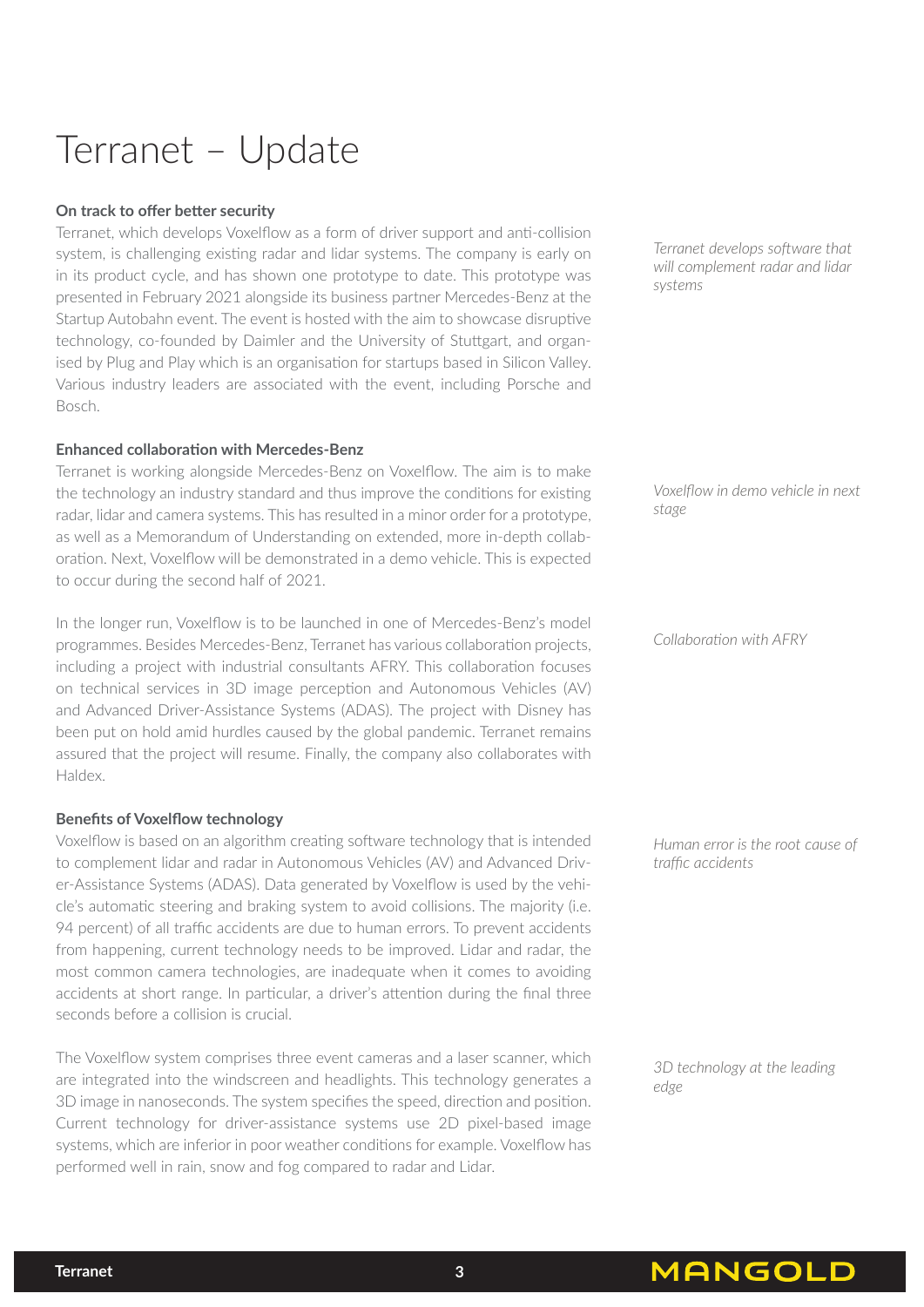# Terranet – Update contd.

### **The need for improved technology**

The automotive industry needs better and safer technology to help prevent short range collisions. Lidar, the most widely used technology in AV/ADAS, is best suited to ranges beyond 30 to 40 meters. Lidar is based on laser beams that scan objects. Voxelflow is different since it uses 3D-technology and event-based sensors, which in turn are more likely to detect obstacles and objects at close range (corner-case collisions), such as a pedestrian suddenly stepping out from behind a parked car. With Voxelflow the response time can be reduced to 5 milliseconds, compared to 300 milliseconds with lidar. This equates to a braking distance of 5.3 meters for a vehicle travelling at 70 km/h. Voxelflow dramatically cuts the reaction distance from 6 meters to 6 centimeters. The aim is to develop Voxelflow from 250,000 voxels per second to over 1 million voxels per second.

#### **Management team strengthened**

Terranet's executive management comprises of CEO Pär-Olof Johannesson and CFO Johan Wångblad. The latter has been with the company since autumn 2020 and has extensive experience of the automotive industry, with various leading roles at Volvo Cars. Here, Johan Wångblad experience ranges from projects in innovation to projects from the Volvo Cars Technology Fund.

Christian Larsson is the company's Product Manager and is also part of the executive management team. This also applies to Simon Morris, who is Terranet's Business Development Manager since the beginning of 2021. He has long experience of advanced imaging systems for vehicles.

Another new team member in management is Michaela Berglund, who is CMO (Chief Marketing Officer). Dirk Smits operates from Silicon Valley in California as the inventor and developer of Voxelflow. Rights and contracts regarding Voxelflow have been renegotiated with Dirk Smits, founder of the imaging system. The new contract strengthens Terranet's position as the licence is now exclusive, global, not time-restricted, and relates to Automotive and Transportation Vehicles. Finally, royalties payable on commercialisation are in the low single-digit figures.

### **Raising capital for continued development**

Terranet carried out a new share issue in 2020, and raised capital through the subsequent redemption of share warrants. In total the company raised SEK 70 million. In March 2021, Terranet can bring in further capital via share warrants (TO2). Given that utilisation is fully triggered, the company will raise more than SEK 40 million. In August 2021, the company has the opportunity to raise more capital via a series TO3 warrants, and a capital injection on the same scale as TO2.

#### **New long-term owners**

As Terranet has brought in capital, it has also attracted new owners. The largest shareholder is Maida Vale Capital, which owns about 16 percent of Terranet. Knutsson Holdings is also a new owner, holding about 3.7 percent. Mangold is of a positive view on new shareholders with long-term commitments.

*Short response time with Voxelflow*

*Johan Wångblad new CFO with long experience from Volvo Cars* 

*Michaela Berglund new CMO*

*Dirk Smits, the founder, operates from Silicon Valley*

*Development requires capital*

*Capital injection through warrant issue*

*New owners - with long-term commitments*

**MANGOLD**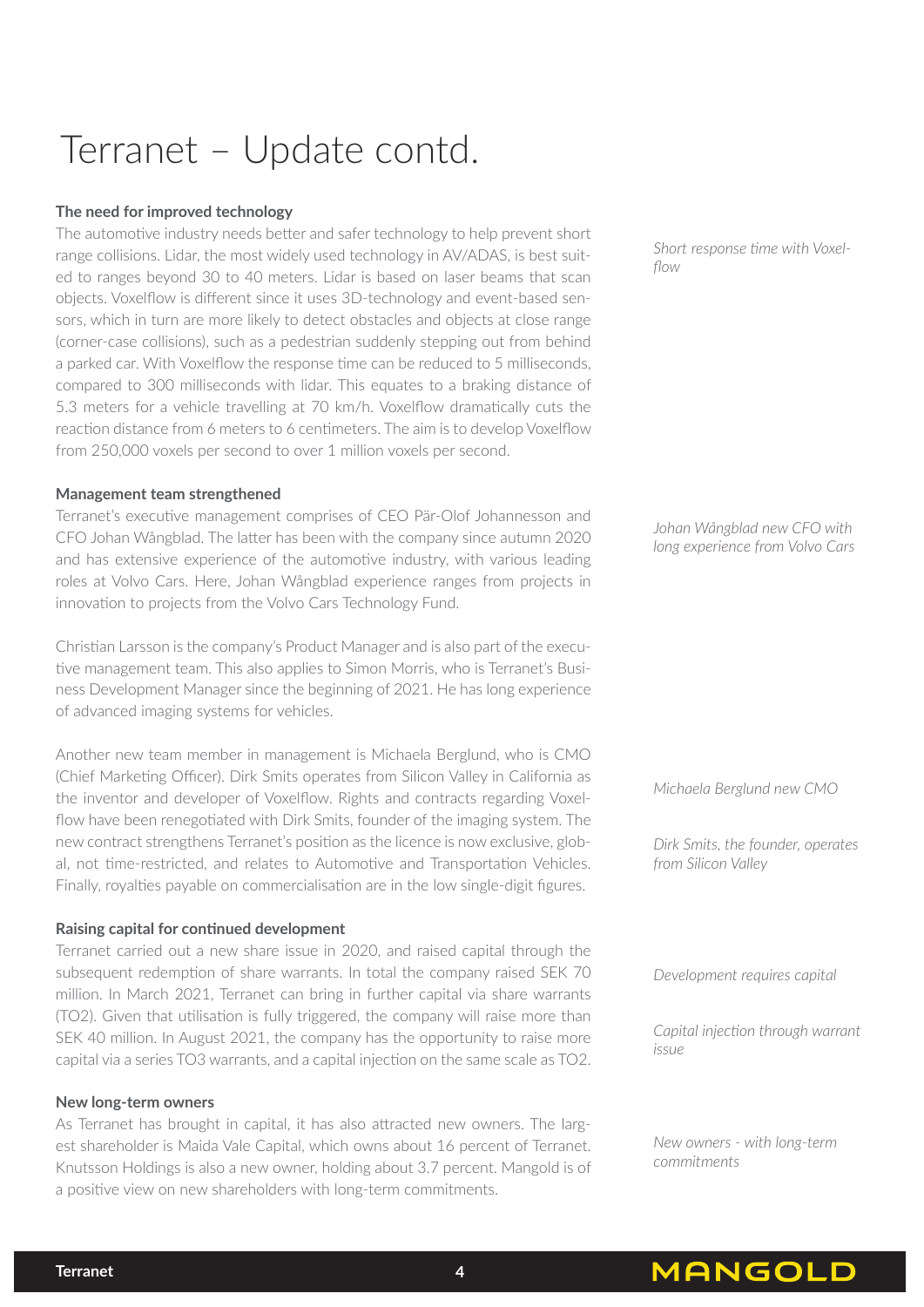## Terranet – Estimates

#### **Market volume, vehicles**

In this analysis, Mangold has opted to make forecasts based on the potential number of cars and trucks that could be equipped with Voxelflow technology, which in turn is based on a percentage of the radar and lidar market. The volume of cars sold in North America, the EU and China forms the basis for assumptions about future earnings for Voxelflow. From this, cars fitted with driver assistance at level 2 have been selected as relevant for analysis. Information on levels of autonomy can be found in our initial analysis. Subsequently, the percentage of vehicles that can be categorised as level 2 is based on data from Terranet. In the USA and EU, the percentage is 25 and 35 percent respectively. For China it is estimated at 5 percent, and for trucks globally it is 15 percent.

*Level 2 equipped vehicles are the basis for our assumptions*

*Higher proportion of level 2 in USA and EU than China*

### **MANGOLD – ESTIMATES ASSUMPTION**

| (MIn)               | Volume vehicles | <b>Percentage Level 2</b> | Total | Radar | Lidar | <b>Voxelflow</b> |
|---------------------|-----------------|---------------------------|-------|-------|-------|------------------|
| <b>USA</b>          | 15              | 25%                       | 3.7   | 2.9   | 0.7   |                  |
| EU                  | 10              | 35%                       | 3.5   | 2.8   |       |                  |
| China               | 19              | 5%                        | 1.0   | 0.8   | 0.2   |                  |
| <b>Trucks</b>       | $\mathcal{L}$   | 15%                       | 0.8   | 0.6   | 0.2   |                  |
| Market share (MUSD) |                 |                           |       | 0.4   | 0.4   | 0.8              |

Source: Statista, ACEA, CPCA, Terranet

### **Estimates for Voxelflow**

Terranet intends to capitalise on its technology by providing licensing for its software from which it will obtain a fee. We have assumed this fee to equal USD 100 per vehicle. Terranet will primarily be collaborating with OEMs and Tier 1 companies, examples of which can be found in our initial analysis. Mangold is assuming that Terranet will have a finished system ready for vehicle integration starting 2024. Until then, Mangold does not foresee any significant earnings, even though different collaborations could generate earnings. The forecast assumption of Terranet taking 5 percent of the radar market and 20 percent of the lidar market is deemed to materialise in 2027. The market has been analysed in USD, and then converted to SEK using the conversion rate USD 1 = SEK 8.50.

*Voxelflow software set at USD 100 per vehicle in our analysis*

*Terranet can take 5 % of radar and 20 % of lidar market in our base scenario*

**MANGOLD** 

#### **TERRANET – ESTIMATES**

| (MSEK)                 | 2024 | 2025 | 2026 | 2027 | 2028 | 2029 | 2030       |
|------------------------|------|------|------|------|------|------|------------|
| <b>Sales Voxelflow</b> |      | 243  | 406  | 607  |      | 1517 | $2.42^{-}$ |
| Growth                 |      | 300% | 68%  | 49%  | 60%  | 56%  | 60%        |

Source: Mangold Insight, Terranet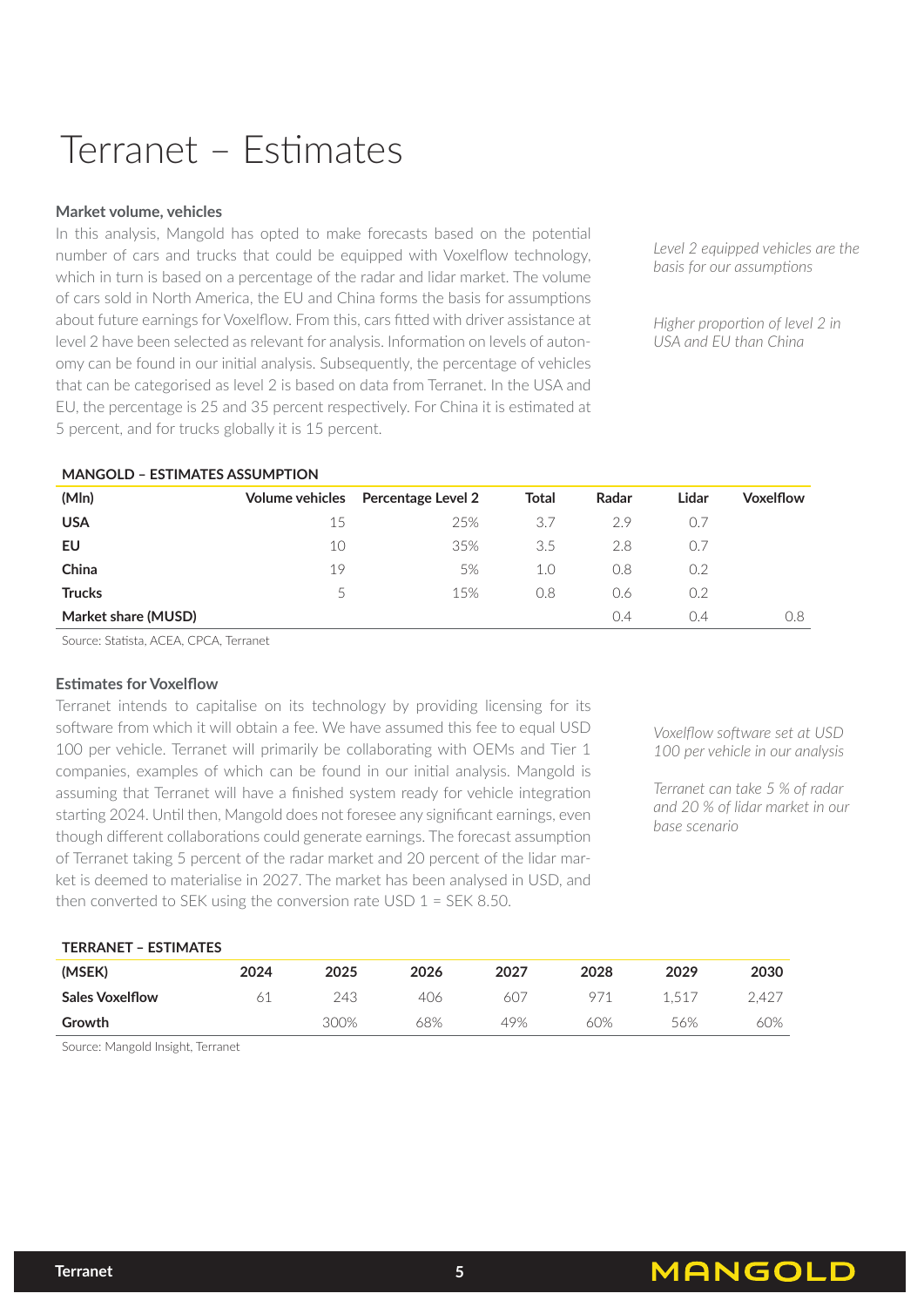# Terranet – Valuation

### **Terranet valued using a DCF-model**

Mangold values Terranet using a DCF-model. The forecast period extends until 2030. Mangold has assumed a return requirement of 16 percent. This generates a justified value of SEK 4.67 per share. Earnings are far in the future, which implies that the degree of uncertainty in our forecasts is high.

In the initial analysis, Mangold made investors aware that there is high M&A activity in the field of autonomous vehicles and LiDAR, as well as radar technology. In particular, this relates to the acquisition of companies. Based on these observations, Mangold also views Terranet as a potential takeover company. In its analysis, Mangold has chosen to take account of upcoming share dilutions from the two warrant series in March and August 2021.

*Fair value SEK 4.67* 

*Full dilution* 

| <b>TERRANET - DCF</b>   |               |           |           |           |           |        |        |         |           |
|-------------------------|---------------|-----------|-----------|-----------|-----------|--------|--------|---------|-----------|
| (KSEK)                  | 2021P         | 2022P     | 2023P     | 2024P     | 2025P     | 2026P  | 2027P  | 2030P   |           |
| EBIT                    | $-33,131$     | $-37,712$ | $-41,638$ | $-31,561$ | $-17,738$ | 28,109 | 88,024 | 690,905 |           |
| Free cash flow          | $-33,738$     | $-46,680$ | -46,727   | $-34,958$ | $-21,147$ | 20,637 | 74,106 | 226,429 |           |
| Terminal value          |               |           |           |           |           |        |        |         | 4,408,293 |
|                         |               |           |           |           |           |        |        |         |           |
| Assumption              | Discount rate | Growth    | Tax       |           |           |        |        |         |           |
|                         | 16%           | 3%        | 22%       |           |           |        |        |         |           |
| <b>Fair value</b>       |               |           |           |           |           |        |        |         |           |
| Enterprise value        | 1,389,512     |           |           |           |           |        |        |         |           |
| Equity value            | 1,419,231     |           |           |           |           |        |        |         |           |
| Price target per        | 4.70          |           |           |           |           |        |        |         |           |
| share                   |               |           |           |           |           |        |        |         |           |
| Source: Mangold Insight |               |           |           |           |           |        |        |         |           |

### **Sensitivity analysis**

In a base case, Mangold has assumed a discount rate of 16 percent. This table shows how the share price changes when the return requirement changes.

| TERRANET – SENSITIVITY ANALYSIS |     |           |      |
|---------------------------------|-----|-----------|------|
| Disc. rate %                    | 15% | Base case | 17%  |
| Base case                       | 540 | 4.67      | 4.06 |
| Source: Mangold Insight         |     |           |      |

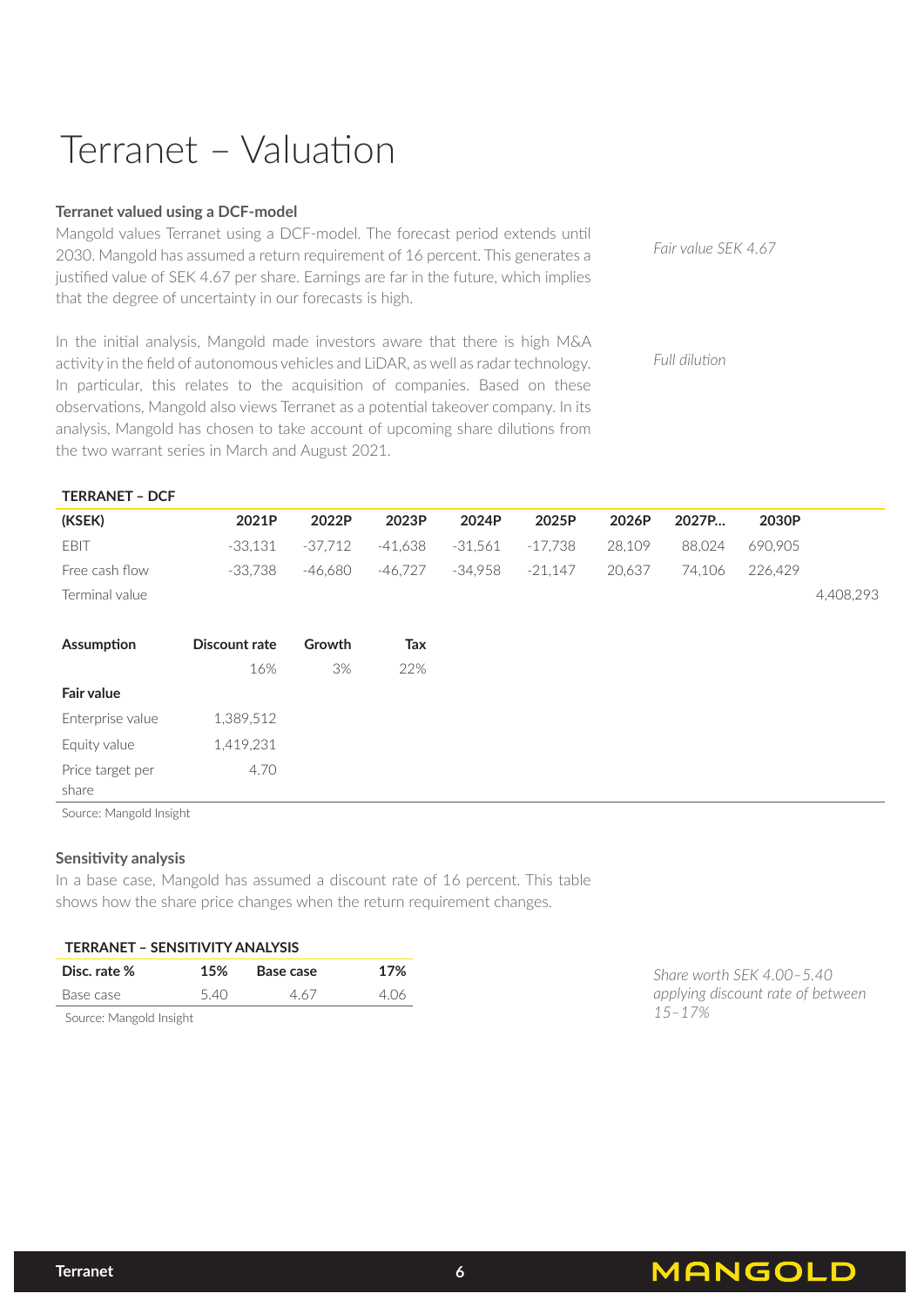## Terranet – Appendix Diagram







Terranet - Free Cashflow



Terranet - Equity/Asset Ratio



**MANGOLD**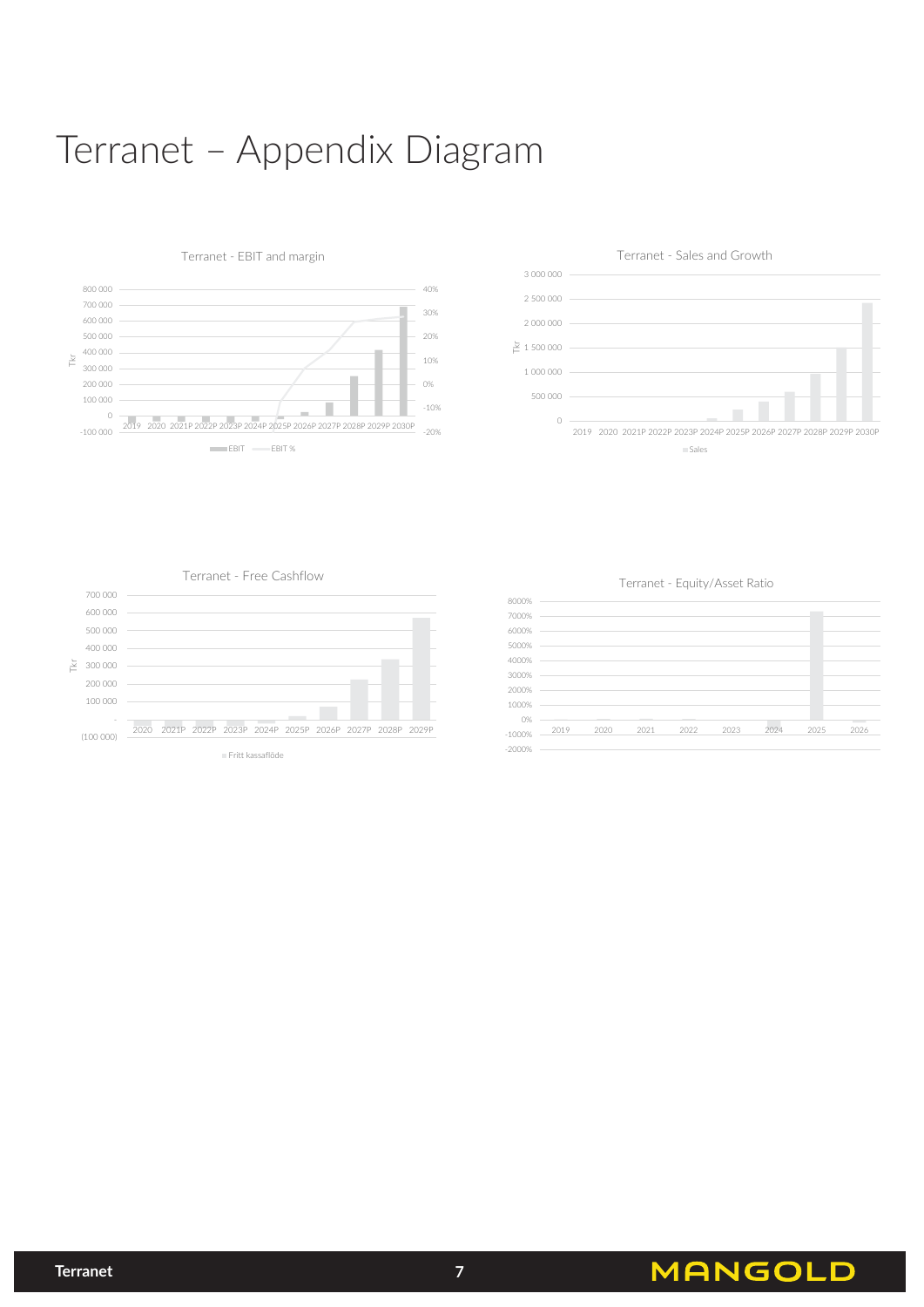### Income statement and balance sheet

| Income statement (KSEK)   | 2018      | 2019      | 2020       | 2021E     | 2022E      | 2023E      | 2024E     | 2025E      |
|---------------------------|-----------|-----------|------------|-----------|------------|------------|-----------|------------|
| Sales                     | 8,635     | 4,510     | 3,871      | 4,000     | 4,000      | 4,000      | 60,613    | 242,452    |
| Cost of goods sold        | $\circ$   | $\circ$   | $\circ$    | $\circ$   | $\bigcirc$ | $\bigcirc$ | $-45,460$ | $-157,594$ |
| Gross profit              | 8,635     | 4,510     | 3,871      | 4,000     | 4,000      | 4,000      | 15,153    | 84,858     |
| Gross margin              | 100.0%    | 100.0%    | 100.0%     | 100.0%    | 100.0%     | 100.0%     | 25.0%     | 35.0%      |
|                           |           |           |            |           |            |            |           |            |
| Employee cost             | $-24,951$ | $-16,555$ | $-11,853$  | $-14,400$ | $-16,800$  | $-19,200$  | $-19,200$ | $-21,600$  |
| Other operating expenses  | $-24,080$ | $-20,469$ | w20,544    | $-20,000$ | $-20,000$  | $-20,000$  | $-20,000$ | $-72,736$  |
| Depreciation/amortisation | $-21,321$ | $-9,680$  | $-3,136$   | $-2,731$  | $-4,912$   | $-6,438$   | $-7,507$  | $-8,255$   |
| Operating profit/loss     | $-61,717$ | $-42,194$ | $-31,662$  | $-33,131$ | $-37,712$  | $-41,638$  | $-31,553$ | $-17,732$  |
| Operating margin          |           |           |            |           |            |            | neg       | neg        |
|                           |           |           |            |           |            |            |           |            |
| Net interest expense      | 151       | $-4,482$  | $-3,231$   | $-2,955$  | $-2,955$   | $-2,955$   | $-2,955$  | $-6,955$   |
| Profit/loss               | $-61,566$ | $-46,676$ | $-34,893$  | $-36,086$ | $-40,667$  | $-44,593$  | $-34,509$ | $-24,687$  |
|                           |           |           |            |           |            |            |           |            |
| Taxes                     | $\circ$   | $\circ$   | $\bigcirc$ | $\circ$   | $\circ$    | $\bigcirc$ | $\circ$   | $\bigcap$  |
| Net profit/loss           | $-61,566$ | $-46.676$ | $-34,893$  | $-36,086$ | $-40.667$  | $-44.593$  | $-34,509$ | $-24,687$  |

| <b>Balance sheet</b>         | 2018     | 2019       | 2020      | 2021E      | 2022E      | 2023E      | 2024E      | 2025E      |
|------------------------------|----------|------------|-----------|------------|------------|------------|------------|------------|
| Assets                       |          |            |           |            |            |            |            |            |
| Cash and bank balances       | $-715$   | 11,569     | 31,194    | 114,128    | 58,635     | 11,831     | 26,734     | 68,403     |
| Accounts receivable          | 3,124    | 1,050      | 1,233     | 2,466      | 3,699      | 4,039      | 11,625     | 19,612     |
| Inventories                  | $\circ$  | $\bigcirc$ | 740       | 1,233      | 1,479      | 1,818      | 5,231      | 8,825      |
| Non-current assets           | 475      | 1,224      | 1,224     | 1,224      | 1,224      | 1,224      | 1,224      | 1,224      |
| Total assets                 | 14,425   | 12,511     | 16,260    | 17,634     | 18,871     | 19,983     | 17,985     | 16,187     |
|                              | 29,255   | 26,354     | 50,650    | 136,685    | 83,908     | 38,896     | 62,800     | 114,250    |
| <b>Liabilities</b>           |          |            |           |            |            |            |            |            |
| Accounts payable             | 2,334    | 2,787      | 740       | 1,479      | 2,219      | 3,635      | 10,463     | 17,650     |
| Liabilities                  | 4,116    | 12,264     | 32,264    | 32,264     | 32,264     | 32,264     | 32,264     | 32,264     |
| Total liabilities            | 6,450    | 15,051     | 33,004    | 33,743     | 34,483     | 35,899     | 42,727     | 49,914     |
| <b>Equity</b>                |          |            |           |            |            |            |            |            |
| Restricted equity            | 24,213   | 50,503     | 90,503    | 230,503    | 230,503    | 230,503    | 230,503    | 230,503    |
| Non-restricted equity        | $-1,408$ | $-39,200$  | $-72,857$ | $-127,562$ | $-181,078$ | $-227,506$ | $-210,430$ | $-166,167$ |
| Total equity                 | 22,805   | 11,303     | 17,646    | 102,941    | 49,425     | 2,997      | 20,073     | 64,336     |
| Total liabilities and equity | 29,255   | 26,354     | 50,650    | 136,685    | 83,908     | 38,896     | 62,800     | 114,250    |

Source: Mangold Insight